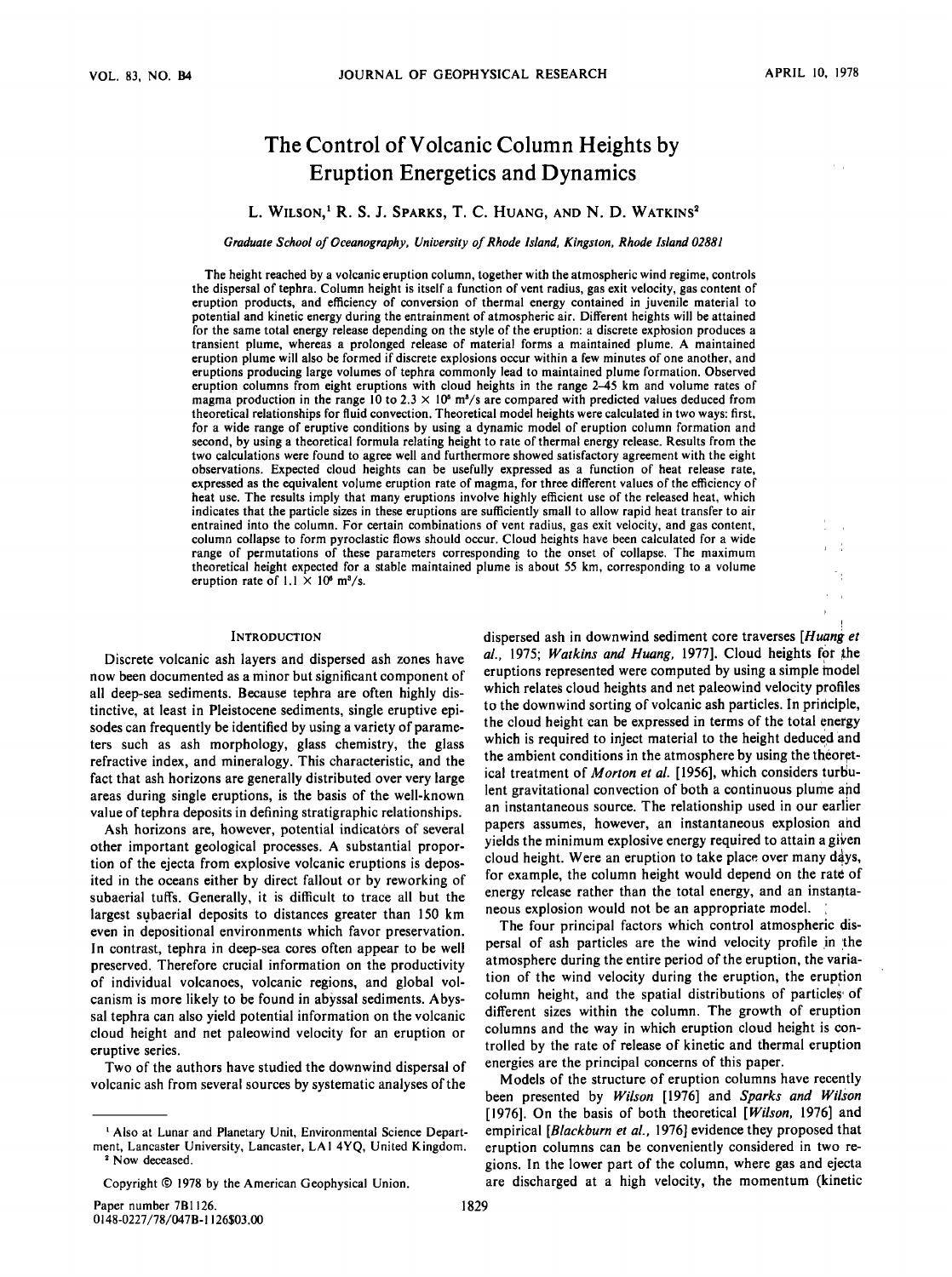**energy) of the mixture dominates the motion. This region can be modeled as a high-speed gas jet, or alternatively, the mixture can be considered as a projected slug. The choice of model for this region depends on the style of activity, principally the frequency of explosions feeding the column. During this stage the mixture decelerates rapidly as it interacts with the atmosphere and entrains air. As the column decelerates, buoyancy forces increase, air is heated, and momentum is decreased until eventually, buoyancy becomes dominant. In the upper part of the column, where buoyancy dominates the motion, the column essentially behaves as a convective plume. Uprise velocities are moderate, and decelerations are slow.** 

**In' most eruption columns the lower gas jet region makes up less than 10% of the total column height. Thus as a first approximation, models of convective plumes may be appropriate for understanding how cloud height is determined. In this paper we investigate various theoretical treatments of atmospheric convection and\_apply them to the problem of the relationship between eruption energetics and cloud height. We also compare the theoretical models with observational data.** 

#### **ERUPTION CLOUD HEIGHT**

**Heights of eruption columns have been used as indices of the relative 'intensity' or 'explosivity' of different eruptions [Knox and Short, 1964; Shaw et al., 1974]. It is therefore important to develop a detailed understanding of the factors which control eruption column height.** 

Observations suggest that two common modes of eruption **can be distinguished which lead to eruption columns [McBirney, 1973]. One involves the occurrence of sudden discrete explosions which generally last only a few minutes or hours. Examples of such canonlike explosions [McBirney, 1973].are the 1938 and 1947 eruptions of Asama [Minakami, 1950], explosions during the 1976 eruption of Augustine volcano [Hobbs et al., 1977], explosions during the 1975 eruption of Ngauruhoe [Nairn and Self, 1978], and the 1968 explosions of Arehal volcano [Fudali and Melson, 1972].** 

**The other style of eruption is characterized by a continuous discharge of gas and entrained ejecta which has been compared to a fire hose by McBirney [1973]. Such eruptions may pulsate and may even be the result of closely spaced explosions, but the eruption column fed by the explosions can be regarded as a maintained plume. Such eruptions typically last for tens of minutes to several hours. Examples of such events are the opening Plinian phase of the 1947 Hekla eruption [Thorarinsson, 1954] and phases of the 1975 Ngauruhoe eruption [Nairn and Self, 1978].** 

**The two contrasting styles of eruption clearly must be represented by different physical models. In a sudden discrete explosion the height of the column is related to the total energy released, whereas in a maintained, continuously fed plume the column height is related to the rate at which energy is supplied to the plume. Thus, as was stressed earlier, if the column heights are deduced from geological data on tephra, the way in which they are related to eruption energetics will be dependent on whether a maintained plume or instantaneous explosion model is assumed.** 

**The criterion for an instantaneous explosion is that the duration of the explosion is short in comparison with the rise time of the cloud. The criterion for a maintained plume is that there is a continuous supply of material at the base of the column. A maintained plume model is still valid even if the supply does not continue indefinitely, provided it is maintained for a time comparable to that needed for the cloud to** 

**reach its maximum potential height. We emphasize that the two styles of activity are end-members of a continuous spectrum of eruption styles and thus the division of our modeling into two types is arbitrary but convenient.** 

**A fundamental difference between the two models is in the quantity of energy expended in reaching a given height. In the instantaneous sudden explosion the released cloud has to do work in displacing the atmosphere as it rises as well as lose energy owing to turbulent mixing with the atmosphere at the column sides. In the maintained plume the atmosphere has already been displaced, so the only source of energy loss is at the column sides. We shall compare the two models for eruption cloud growth with relevant data for several historic eruptions.** 

## **MAINTAINED PLUMES**

**Theoretical calculations. There have been many attempts to relate heights of convective clouds to conditions at their bases, often in connection with the release of effluent gases from industrial processes. The application of these treatments has been summarized by Briggs [ 1969] and Settle [ 1978]. Settle draws attention to the need to distinguish between formulae based on the initial kinetic energy supply and those based on the initial thermal energy. The observed convective structure of many such columns suggests that models based on the rate of thermal energy release are likely to be applicable to most explosive volcanic eruptions, where the degree of magma fragmentation is sufficient to yield high efficiency of heat release.** 

**Wilson [1976] attempted to take account of both factors in deriving heights of maintained (Plinian) eruption columns, using dynamic equations to follow motions in the lower gas jet part of the column, where the initial kinetic energy is rapidly lost. He also used arguments based on conservation of energy to deduce final cloud heights. It was demonstrated that the main effect of the high-speed gas thrust part of the column was to initiate the rapid entrainment of atmospheric air. In all cases the initial density of the erupted fluid was greater than that of the atmosphere, and mixing and heating of air within the gas thrust region was therefore required to produce a mixture less dense than the atmosphere so that thermal convection could be initiated. These facts suggest that the heights of column rise calculated by Wilson should be compatible with the results of calculations based on thermal energy release alone. Such a correspondence would be of great value in simplifying the use of these calculations, since the rate of thermal energy release at a vent can be easily specified in terms of the average radius of the vent and the velocity, density, and temperature of the erupting fluid, together with an efficiency factor to account for the thermal energy lost to the system when coarse hot clasts leave the column. This efficiency factor is related to the degree of fragmentation, as will be discussed later.** 

**There are a number of simple formulae available to relate cloud height to thermal energy release. The discussion of Briggs [1969] shows that the formula proposed by Morton et al. [1956] is essentially identical to that derived by Briggs and other authors to give the total rise height H of a buoyant plume in a stable atmosphere. The Morton et al. formula is expressed as** 

$$
H = 31(1 + n)^{-3/8}Q^{1/4} \tag{1}
$$

where  $H$  is measured in meters,  $\dot{Q}$  is the rate of production of **thermal energy at source in kilowatts, and n is the ratio of the vertical gradient of absolute temperature (the environmental**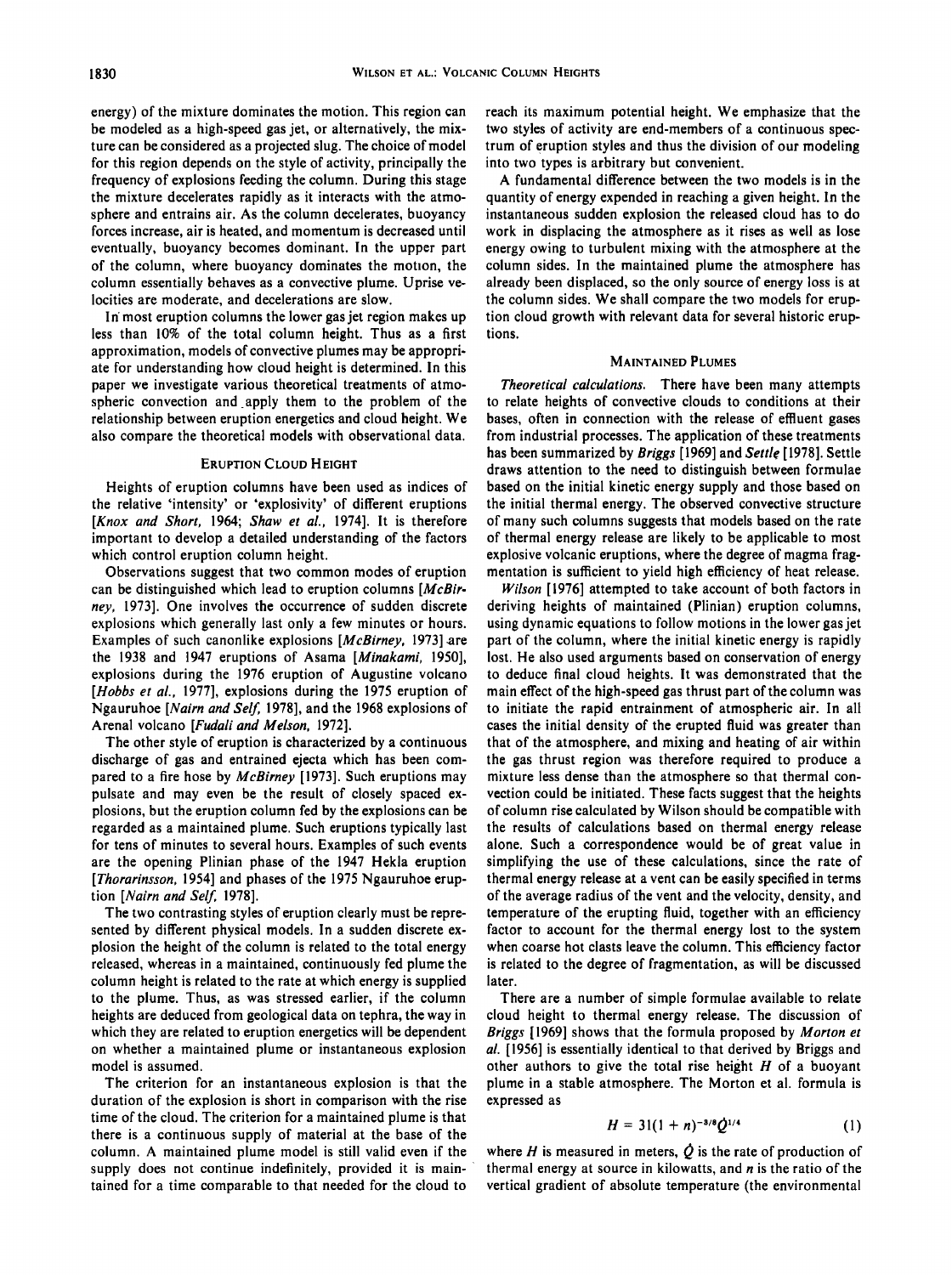

**Fig. 1. Comparison of cloud heights deduced from the theoretical treatment of Wilson [1976] and from (2), derived from the work of Morton et al. [1956].** 

**lapse rate) to the adiabatic decrease in temperature with height (the adiabatic lapse rate). This formula gives the final height that a buoyant plume will reach in a stable density-stratified fluid. A number of simplifying assumptions are made by Morton et al. [1956], but the formula satisfactorily agrees with observations [Briggs, 1969]. For an environmental lapse rate in a standard atmosphere of 6.5øC/km and an adiabatic lapse rate of 9.8øC/km, (1) can be reexpressed as** 

$$
H = 8.2 \dot{Q}^{1/4} \tag{2}
$$

where  $H$  is in meters and  $\dot{Q}$  is the steady rate of release of thermal energy in watts.  $\dot{\mathcal{Q}}$  is related to the conditions at the **vent by** 

$$
Q = \beta u \pi r^2 s (\theta - \theta_a) F \tag{3}
$$

in which  $\beta$ , u, s, and  $\theta$  are the bulk density, velocity, specific heat, and temperature of the erupting fluid;  $\theta_a$  is the temperature to which the eruption products ultimately cool  $(\sim 270 \text{ K})$ **in most cases), r is the vent radius, and F is an efficiency factor**  of heat usage. The bulk density  $\beta$  is related to the density of the magmatic gas  $\rho_g$ , the density of the pyroclasts  $\rho_m$ , and the weight fractions of gas and pyroclasts N and  $x_m$ :

$$
\frac{1}{\beta} = \frac{x_m}{\rho_m} + \frac{N}{\rho_g} \tag{4}
$$

If it is assumed that the predominant gas is water and that the erupting fluid is at atmospheric pressure, then for  $\theta = 1200$ K,  $\rho_g$  is 0.18 kg/m<sup>3</sup>. The thermal properties of the magma are

**TABLE 1. Heat Loss Related to Tephra Fragment Size** 

| <b>Gas Velocity</b><br>u, m/s | Particle Diameter<br>$d^*$ cm | Time $t, \dagger$ s |  |
|-------------------------------|-------------------------------|---------------------|--|
| 10                            | 0.06                          | 0.04                |  |
| 30                            | 0.4                           | 1.6                 |  |
| 100                           | 3.0                           | 90.0                |  |
| 300                           | 50.0                          | $2.5 \times 10^4$   |  |
| 500                           | 220.0                         | $4.8 \times 10^5$   |  |
| 700                           | 600.0                         | $3.6 \times 10^{6}$ |  |

**\*Values of particle diameter d for which the terminal velocity in steam at 1200 K is equal to the given gas velocity u when the particle**  density is 1000 kg/m<sup>3</sup>.

**]-Times t needed for substantial heat loss from particles with the stated diameters.** 

**dominated by the solid phase for gas contents of a few percent**  by weight, and so s, the specific heat, is taken as  $1.1 \times 10^{-3}$  J **kg-• K-•.** 

**Equation (2) applies, strictly, only to the vertical rise of an eruption column in a still atmosphere (no wind). A number of formulae for the rise of industrial plumes [Briggs, 1969] include a dependence of cloud height on wind speed. However, (2) should•be applicable to most large explosive eruptions, since the upward velocity of the cloud is commonly much greater than the transverse wind velocity over much of the column height and since the rate at which a particle-rich plume (eruption column) is bent over by the wind should be much smaller than the corresponding rate for a particle-poor plume because the initial upward momentum is less rapidly dominated by the addition of horizontal momentum from the entrained air. For strong winds and moderate- to small-sized eruption columns the effect of wind on column height may be significant and is discussed in detail by Briggs [ 1969] and Settle [1978].** 

**We have compared (2) to Wilson's [1976] cloud heights by taking 10 sets of values of u, r, and N for which Wilson gives**  heights and inserting these values into  $(3)$  and  $(4)$  to give  $\dot{\mathcal{O}}$ , using an efficiency factor  $F = 0.7$ . These values of  $\dot{Q}$  were **inserted into (2) to find H. Figure 1 shows the results of this method with a least squares regression line. The two methods give closely comparable estimates of cloud height, and there is a strong correlation with small variance about the best fit line derived from different principles.** 

**Factors controlling efficiency of heat use. The relationship between the height reached by an eruption cloud and the controlling conditions at the vent is critically dependent on two factors: the ratio of kinetic to thermal energy released (per unit time and per unit mass of erupted material) and the extent of magma fragmentation (essentially the particle size distribution of the ejecta in the column). In explosions with a high content of nonjuvenile lithies, for example, in some maar eruptions, the amount of thermal energy may be substantially reduced. For sufficiently high initial velocities of gas and fragments the rate of kinetic energy release may exceed that of thermal energy release. However, for most eruptions where predominantly high temperature juvenile lava and gases are produced, thermal energy will be shown to be the main factor in controlling cloud heights. Thus F in (3) is primarily controlled by the degree of magma fragmentation.** 

**In some subaerial eruptions, high-temperature lava fragments and gases are injected into the atmosphere at high velocity. In the lower part of an eruption column, pyroelastics and gas are rapidly decelerated as work is done against gravity and air friction. The subsequent convective rise of the column is influenced by the particle size oistribution in two ways. Large clasts have a high ratio of inertia to drag force and can decouple relatively easily from the gas motion. The time needed for thermal waves to cross such particles may be greater than their residence time in the column, so little of their heat can be utilized in raising the temperature of the surrounding gases and driving convective movement [Sparks and Wilson, 1976]. Small clasts, however, may be essentially frozen into the gas motion, so that the gas and fine particle mixture can be considered as a compound fluid and the particles can readily supply heat to drive convection on the time scales of most eruptions.** 

**A convenient measure of the ease with which fragments can decouple from the gas movements is the ratio of the terminal velocities of such fragments in the gas to the absolute gas**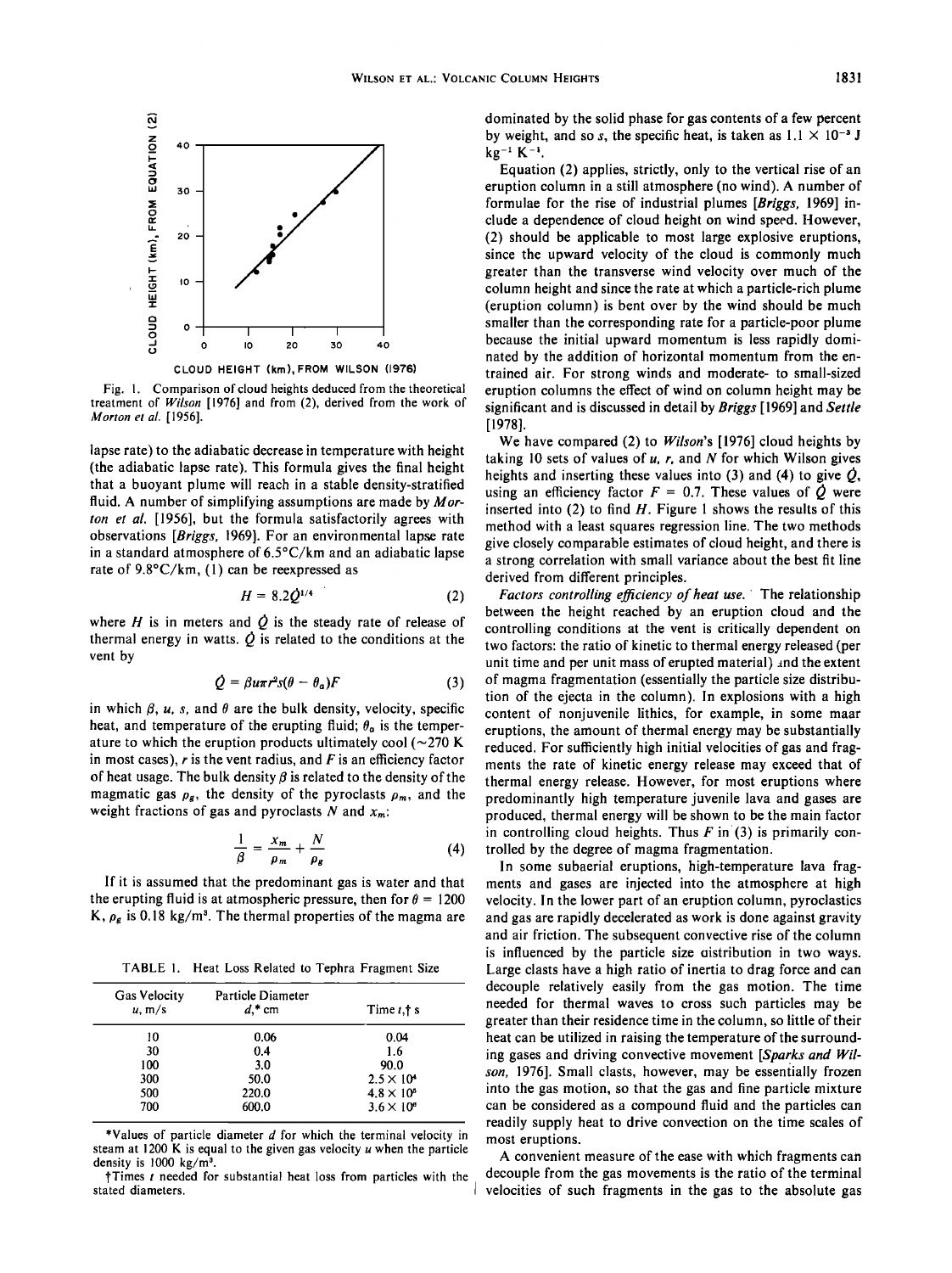**500 19.2 700 31.8** 

| TABLE 2. Calculations of Kinetic Energy Contribution to Total |
|---------------------------------------------------------------|
| Energy in Explosive Volcanic Eruptions                        |

**velocities. If this ratio is much less than unity, particles and gas will travel together. Table 1 shows the diameters of clasts of**  density of  $1.0 \times 10^8$  kg/m<sup>3</sup> for which the terminal velocity in **hot steam at 1200 K (calculated by the method of Walker et al. [1971]) is equal to the absolute gas velocity for a range of gas velocities. Clasts much smaller than the size shown will not ß decouple easily from the gas motion. Also given are the times needed for thermal waves to pass from the center to the edge of such particles and hence for significant heat loss to occur.** 

**It is clear that the efficiency of heat use is of fundamental importance in driving a convective eruption column, and its role can be considered in two extreme examples. If the pyroclasts consist largely of coarse ejecta where the ratio of termi**nal velocity to absolute gas velocity in Table 1 is greater than **unity, little of the heat will be utilized to drive a convective column. Hawaiian lava fountains which produce predominantly large spatter pieces have poorly developed columns. The height of lava fountains is mainly controlled by the kinetic energy of the burst. Similarly, Strombolian explosions generally are poorly fragmented. For example, Self et al. [1974] estimate that only 5% of the 1973 ejecta in the 1973 eruption of Heimaey were finer than 1 min. Walker [1973] also documents the relatively low degree of fragmentation in many cinder cones formed from Strombolian activity.** 

**On the other hand, if the ejecta consist largely of ash-sized material such that the ratio in Table 1 is less than unity, virtually all the magmatic heat can be converted into mechanical energy to drive the convective column. Plinian eruption columns can be so modeled because the magma is usually sufficiently fragmented that much of the thermal energy can be utilized in driving convection. For example, Susuki et al. [1973] show that at least 55% of the ejecta in the 1667 Tarumai**  Plinian deposit are finer than 1 mm. On the basis of the grain **size characteristics of the deposits, Sparks and Wilson [1976]**  **estimate at least 70% efficiency in the use of the heat in selected Plinian columns.** 

**Table 2 shows the relative importance of kinetic and thermal energy in many eruptions. The available kinetic energy per**  unit mass of erupted material is taken as  $\frac{1}{2}U_0^2$ , where  $U_0$  is the **mean initial velocity of the eruption products. This energy is essentially derived by expansion of the gas phase. The available thermal energy is taken to be 70% of the heat which would be liberated in cooling magma from 1200 K to 300 K. No allowance has been made in Table 2 for the latent heat liberated by magma crystallization or vitrification or the minor amount of thermal energy in the gas, and so the relative importance of kinetic energy may be overestimated by as much as 10%. It is clear therefore that thermal energy release is completely dominant in all eruptions involving highly fragmented magma.** 

#### **INSTANTANEOUS EXPLOSIONS**

**Certain types of volcanic activity appear to meet the criterion of an instantaneous explosion. Often such eruptions consist of short detonations in which a cloud of ejecta is discharged into the atmosphere. Examples of this type of activity, often described as vulcanian explosions, have been documented to be the characteristic recent activity of Asama in Japan [Minakami, 1950] and to have occurred during the activity of Augustine volcano in Alaska in January 1976 [Hobbs et al., 1977]. The best definition of an instantaneous explosion is one which supplies ejecta to the cloud for a time that is short in comparison with the time required to reach the maximum cloud height. The cloud from one explosion should be substantially dissipated before the next explosion. Eruptive clouds typically take only a few minutes to rise to close to their maximum height. For example, the 1947 eruption cloud of Hekla rose to 20 km above the vent in 5 min, a rise rate of 67 m/s [Thorarinsson, 1954]. Similarly, the August 14, 1947, explosion of Asama rose to over 3.5 km in 100 s, a rise rate of 35 m/s. Clearly, an eruption can be modeled as an instantaneous event only if the explosion or explosions occur over a discrete period of less than a few minutes. Many eruptions, such as Hekla 1947, are either continuous discharges of ejecta or repeated explosions lasting many minutes, hours, or days, and the maintained plume model is regarded as being more applicable.** 

**Morton et al. [1956] give the height of a cloud in a standard atmosphere from an instantaneous event as** 

$$
H = 1.37Q^{1/4} \tag{5}
$$

| Eruption         | Average Volume<br>Eruption Rate,*<br>$m^3/s$ | Cloud<br>Height,† km | Duration.<br>hours | Source                                                    |
|------------------|----------------------------------------------|----------------------|--------------------|-----------------------------------------------------------|
| Hekla 1947       | 17.000                                       | 24                   | 0.5                | Thorarinsson [1954, 1968]                                 |
| Hekla 1970       | 3.333                                        | 14                   | $\overline{2}$     | <b>Thorarinsson and Sigvaldason</b> [1972]                |
| Soufriere 1902   | 11,000-15,500                                | $14.5 - 16$          | $2.5 - 3.5$        | Anderson and Flett [1903], Carev<br>and Sigurdsson [1977] |
| Bezymianny 1956  | 230,000                                      | $36 - 45$            | 0.5                | Gorshkov [1959, 1961]                                     |
| Fuego 1971       | 640                                          | 10                   | 10                 | Rose et al. [1973], Bonis and Salazar<br>[ 1973]          |
| Heimaey 1973‡    | 50                                           | $2 - 3$              |                    | <i>Self et al.</i> [1974]                                 |
| Ngauruhoe 1974   | 10                                           | $1.5 - 3.7$          | 14                 | Self <sup>[1974]</sup>                                    |
| Santa Maria 1902 | 17,000-38,000                                | $27 - 29$            | 24–36              | Rose [1972], Sapper [1904]                                |

**TABLE 3. Data on Historic Eruptions** 

**\*Data on volume rate of eruption are given in terms of the dense rock equivalent of magma. tCloud heights are above the top of the volcano, not sea level.** 

**•:The data on Heimaey refer to the first weeks of the eruption.**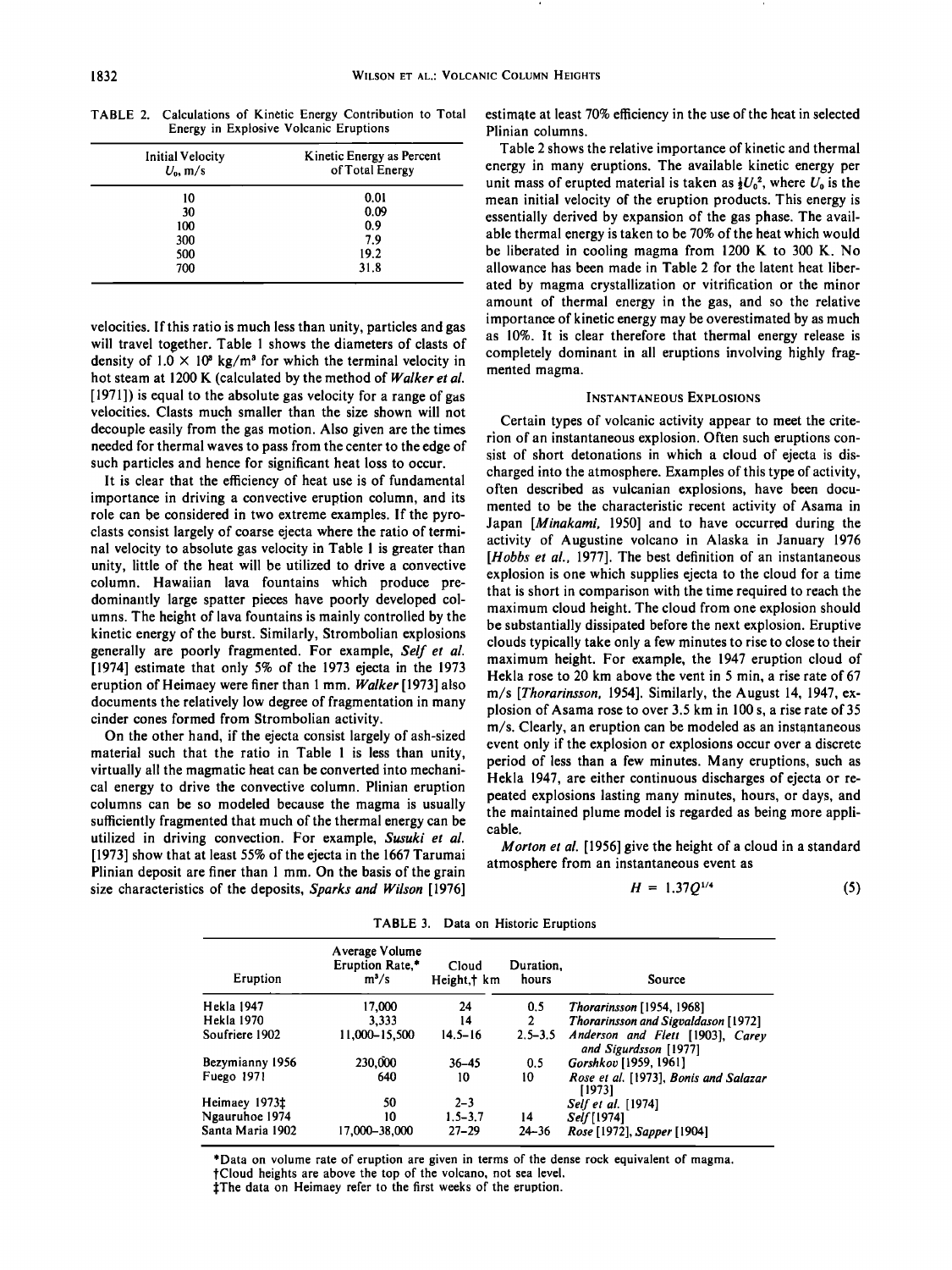

**Fig. 2. Plot of observed eruption cloud heights against volume eruption rate for eight explosive eruptions. Error bars have been included where there is sufficient information (Table 3) to assess variations in both parameters. Three theoretical cdrves are shown for F values (see text) of 1.0, 0.7, and 0.3 using (2).** 

where  $H$  is in meters and  $Q$  is in joules. Data for the few **eruptions where such a model may apply are compared with this formula later.** 

## **THE ROLE OF EXTERNAL WATER ON COLUMN DYNAMICS AND CLOUD HEIGHT**

**The models developed thus far assume that the gas driving the column into the atmopshere was originally dissolved in the magma and constitutes only a few percent of the erupted mass. The bulk of the heat exchange was considered to occur between air entrained into a column and the hot pyroclasts.**  Another important class of explosive eruption, however, occurs **when abundant groundwater or seawater mixes with the erupting products before they are discharged into the atmosphere. In the case of phreatomagmatic activity a great deal of the heat exchange may be between magma and water, and the column dynamics controlling cloud height may be very different. In this situation for mixing ratios of water to magma of less than about 0.335, a large proportion of the thermal energy is used to transform the water into steam. Because the heat of vapor**ization of water is 580 cal  $g^{-1}$ , cooling of the magma can be **substantial for mixing ratios in the range 0.1-0.3. If the mixture of pyroclasts and steam then rises, the thermal energy used in vaporization can only be recovered by the condensation of the steam. If condensation occurs, the phase change from steam to water droplets requires alarge change in volume. This will be partially compensated by the mixing of air into the column during condensation, but nonetheless, a substantial increase in density must occur. It is under such conditions that base surge clouds are believed to form in both nuclear explosion clouds and phreatomagmatic eruptions [Moore, 1967]. In such a situation a substantial proportion of the thermal energy is not used to drive convection. Consequently, cloud heights should be lower in a phreatomagmatic eruption than in a magmatic eruption with the same volume rate of production.** 

### **COMPARISONS WITH OBSERVATIONS**

**For comparison of the theoretical heights with heights observed in actual eruptions it is useful to express the average rate of release of thermal energy in terms of the average rate of magma production b, given as the equivalent volume of dense**  rock (density  $\sigma = 2500 \text{ kg/m}^3$ ) erupted per second, since this is **the parameter that is most commonly quoted in the literature. The appropriate modification to (2) gives** 

$$
Q = \sigma \dot{v} s (\theta - \theta_A) F \tag{6}
$$

**Thus three measurements are required for each eruption' the volume of ejecta, the time interval during which it is erupted, and the corresponding cloud height. Most commonly, only**  overall average values of  $\dot{v}$  are quoted from total volumes of **ejecta, and total eruption durations and maximum cloud heights are generally given. Unfortunately, there are very few eruptions for which all three of these observations are accurately known.** 

**Table 3 shows data for eight eruptions in which reasonable confidence can be placed. The two Hekla eruptions are both Plinian events in which there was a continuous ejection of material into the atmosphere [Thorarinsson, 1954, 1968; Thorqrinsson and Sigvaldason, 1972]. The Soufriere, Santa Maria, Ngauruhoe, and Fuego eruptions were also recorded as continuous discharges of tephra and gas mixtures into the atmosphere from andesitic stratovolcanoes [Anderson and Flett, 1903; Rose, 1972; Sapper, 1904; Carey and Sigurdsson, 1977; Self, 1974; Rose et al., 1973; Bonis and Salazar, 1973]. The Fuego eruption produced minor volumes of pyroclastic flows, but these volumes are not included in our calculations of**   $\dot{v}$ . The explosion of Bezymianny in 1956 also produced pyro**clastic flows [Gorshkov, 1959, 1961], but these volumes are not**  included in our calculations of  $\dot{v}$ ; again, only the air fall **volume is utilized here. Little of the heat contained in the ejecta which formed the pyroclastic flows is used to drive the column. The 1973 Heimaey eruption consisted of Strombolian**  explosions in which the frequency of explosion (one per sec**ond) in the early phases of the activity was such that the plume above the vent could be regarded as being continuously fed. Generally, on windy days the maximum column height was difficult to estimate, but on still days, column heights of. 2-3 km were recorded [Self et al., 1974].** 

**Figure 2 shows the relationships between maintained cloud height and volume eruption rates calculated from (2)-(4). Considering the simple theoretical basis of the calculations and the vagaries of the field estimates, the calculations coincide well with the recorded cloud heights. The theoretical lines**  are calculated for efficiency factors  $F = 1.0, 0.7,$  and 0.3. For **all the eruptions except Heimaey the observed cloud heights** 



**Fig. 3. Diagram of selected volcanic eruptions illustrating the relationships of cloud height (diagonal lines) to eruption duration and total energy. The total energy estimated assumes use of all the avail**able thermal energy  $(F = 1.0)$ .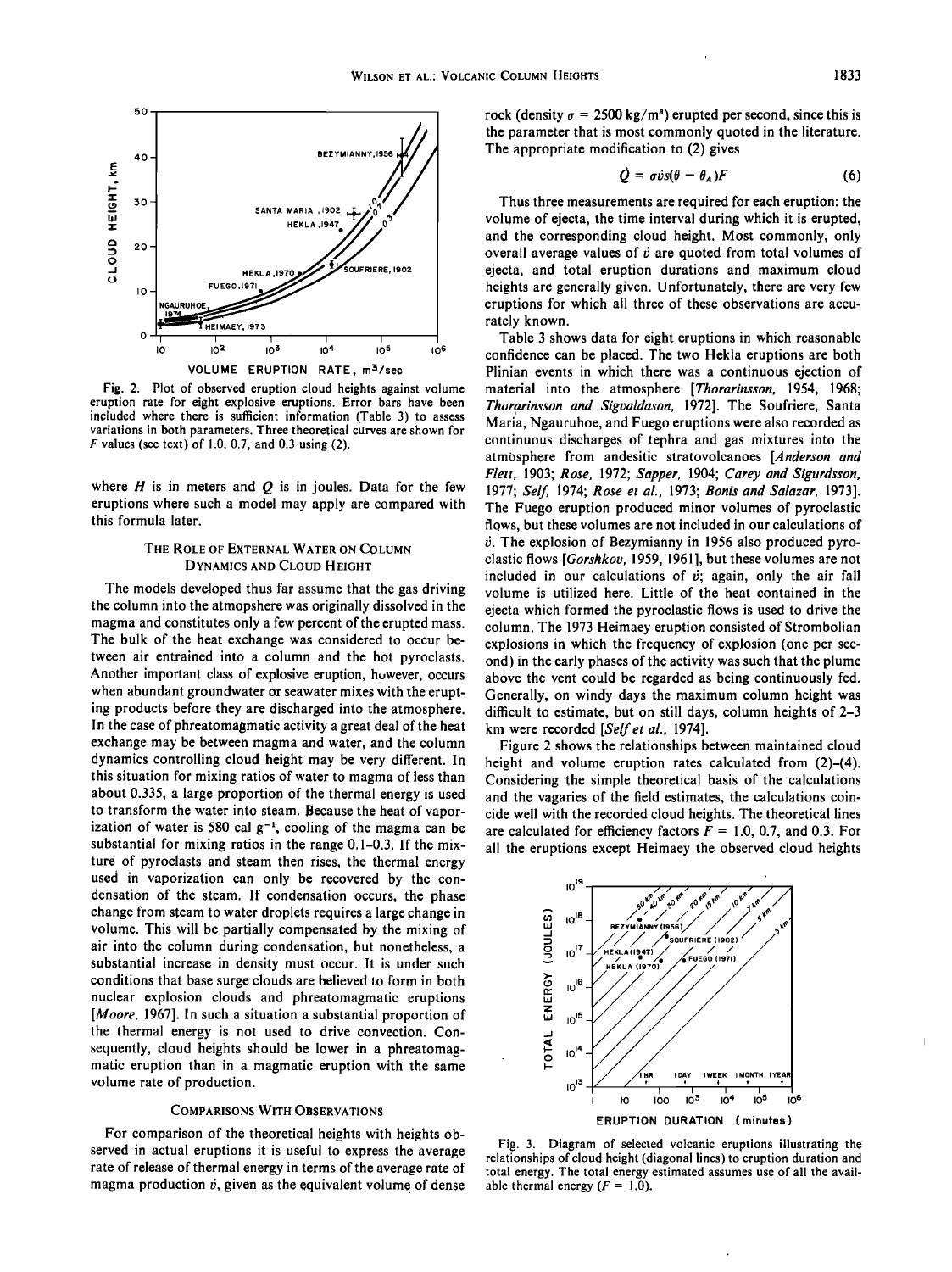**coincide with theoretical curves for which the efficiency factor is high. Settle [1978] also shows similar relationships, utilizing formulae for plume rise and comparing them with some recorded eruption cloud heights.** 

**There is a tendency for the larger eruptions, notably the 1902 Santa Maria and the 1947 Hekla columns, to be somewhat higher than would be predicted by using an F value of 1.0. This observation is even more striking when it is considered that an F value of 1.0 is most improbable. One reason for this discrepancy is that the cloud heights are the maximum observed whereas the volume rates of eruption are time averaged. In these two cases and probably in many other eruptions there is evidence that the volume rate of eruption can fluctuate considerably. This has been documented for the Hekla eruption and inferred for other eruptions, such as Santa Maria, by reversely graded pyroclastic fall deposits. The maximum cloud heights may reflect the peaks in volume eruption rate rather than the average. Another factor is that there may be significant departures from the value of n in (1). Vertical temperature gradients also have a role in controlling cloud height, as is illustrated by Settle [1978]. The data in Figure 2 indicate that the assumption of a standard atmosphere is reasonable, but the scatter in data may partly reflect variations in vertical temperature gradients in each case.** 

**The Heimaey eruption illustrates the importance of the mechanism and type of eruption in cloud formation. Another column was produced by lava entering the sea during this eruption. This column consisted largely of white steam and reached much greater heights than the eruptive column. The**  Strombolian activity at Heimaey did not fragment the magma greatly, less than 5% of the ejecta being finer than 1 mm [Self et al., 1974] and the median size being greater than 1 cm. In **such a situation the efficiency factor could be expected to be low, and indeed, the best match of data with theory is for a low value of F.** 

**We have shown above that for most maintained plumes the thermal energy release exceeds the kinetic energy release, so**  that  $\dot{\theta}$  in (2) can be regarded as a good approximation to the **total energy release rate. If H is interpreted as the average**  cloud height during an eruption, then  $\dot{\mathcal{O}}$  can be taken as the **total energy released divided by the eruption duration. Figure 3 shows the result of plotting total energy released against eruption duration. In logarithmic coordinates, lines of constant slope represent constant values of Q and hence particular cloud heights, as indicated. Analyses of particle size data in traverses of abyssal cores can in principle yield estimates of cloud heights for eruptions in the Pleistocene and Pliocene [Huang et al., 1975]. These heights, on the maintained plume model, can be directly expressed in terms of energy release rate and hence volume eruption rate. Furthermore, if estimates of the duration of any eruption can be made, the total energy released and volume erupted can be ascertained; alternatively, if the total volume of an ash horizon can be estimated, the energy released and eruption duration can be calculated. It is strongly emphasized that the estimate of energy released does not correspond to the total thermal and kinetic energy of an eruption unless the efficiency factor is 1.0. In the eruptions considered in Table 3 a value of F close to 1.0 seems acceptable, but there are other types of eruption, notably phreatomagmatic eruptions, where F will be much less than 1.0.** 

**Three eruptions of short duration for which data are avail**able are those of Bezymianny in 1956 [Gorshkov, 1959, 1961] **and Asama in June 1938 and August 1947 [Minakami, 1950]. If we use the quoted total volumes of material liberated and**  **assume a temperature of 1200 K, the values of Q for these**  three events are about  $10^{18}$ ,  $3.3 \times 10^{14}$ , and  $3.3 \times 10^{14}$  J, **respectively. Corresponding calculated cloud heights, when (5) is used, are 59, 8, and 8 km. The observed heights were 43, 3.5, and 7-9 km. In two cases therefore the cloud heights are significantly different from theoretical estimates based on the formula for a discrete explosion. There is an obvious discrepancy in the Asama cases, where similar volumes of material led to very different cloud heights. Possible reasons for the differences include the presence of cold country rock or the presence of coarse clasts in the ejecta, since either factor would lead to our having overestimated Q. Finally, substantial departures from the standard atmosphere used in computing the constant in (4) may also result in different heights [Settle, 1978]. In the Bezymianny case a maintained plume model appears to match the data much better (Figure 2). Until many more data are recorded from discrete explosions, the use of (5) must be treated with caution or at least qualified as involving a minimum energy release.** 

## **THEORETICAL LIMITS ON CLOUD HEIGHT**

**According to the simple model presented thus far there should be no limit to the height of an eruption column if large enough volume eruption rates occur. In practice, there is a limit to the volume rates of eruption which can produce high eruption columns.** 

**It was noted above that all eruptive mixtures are discharged into the atmosphere with a density greater than that of their surroundings. If sufficient air can be entrained as a column rises, the column eventually becomes less dense than the atmosphere, and convection ensues. For certain combinations of vent radius, gas content, and gas velocity, however, the column is still more dense than the atmosphere after all the initial kinetic energy is expended, and the collapse of the column and the formation of pyroclastic flows result. These relationships have been investigated by Sparks and Wilson [1976] and Wilson [1976], who found that the conditions leading to collapse involve large vent radii, low gas velocities, and low gas contents. Generally, column collapse occurs at high volume rates**  of production because  $\dot{v}$  increases with increasing vent radius and decreasing gas content. But  $\dot{v}$  decreases with decreasing **gas velocity, and so the relationships are not simple. Sets of permutations of vent radius, gas content, and eruption velocity are given by Sparks and Wilson [1976] and Wilson [1976] for**  eruption columns on the point of collapse for  $F = 0.7$ . We used (3) and (4), together with  $\sigma = 2500 \text{ kg/m}^3$  for dense rock, to **deduce the corresponding volume rates of eruption, and we then applied (2) to obtain cloud heights just before collapse.** 

**Figure 4 summarizes these results, showing maximum volume eruption rate, and hence maximum cloud height, as a function of vent radius for three values of eruption velocity. At the point of collapse, only two of the three variables (gas content, gas velocity, and vent radius) are independent, the third being controlled by the other two. The gas contents implied are therefore also shown in Figure 4. At any point in the diagram, collapse of the column would be expected when any combination of an increase in vent radius, a decrease in gas velocity, or a decrease in gas content occurred. Various calculations and observations imply that eruption velocities in excess of 700 m/s are unlikely to occur on earth [McGetchin**  and Ullrich, 1973; Wilson, 1976], and so Figure 4 implies that **the largest volume eruption rate that can lead to a maintained**  eruption column is  $6.5 \times 10^6$  m<sup>3</sup>/s, corresponding to a column **height of 48 km. Greater heights should occur only very rarely,**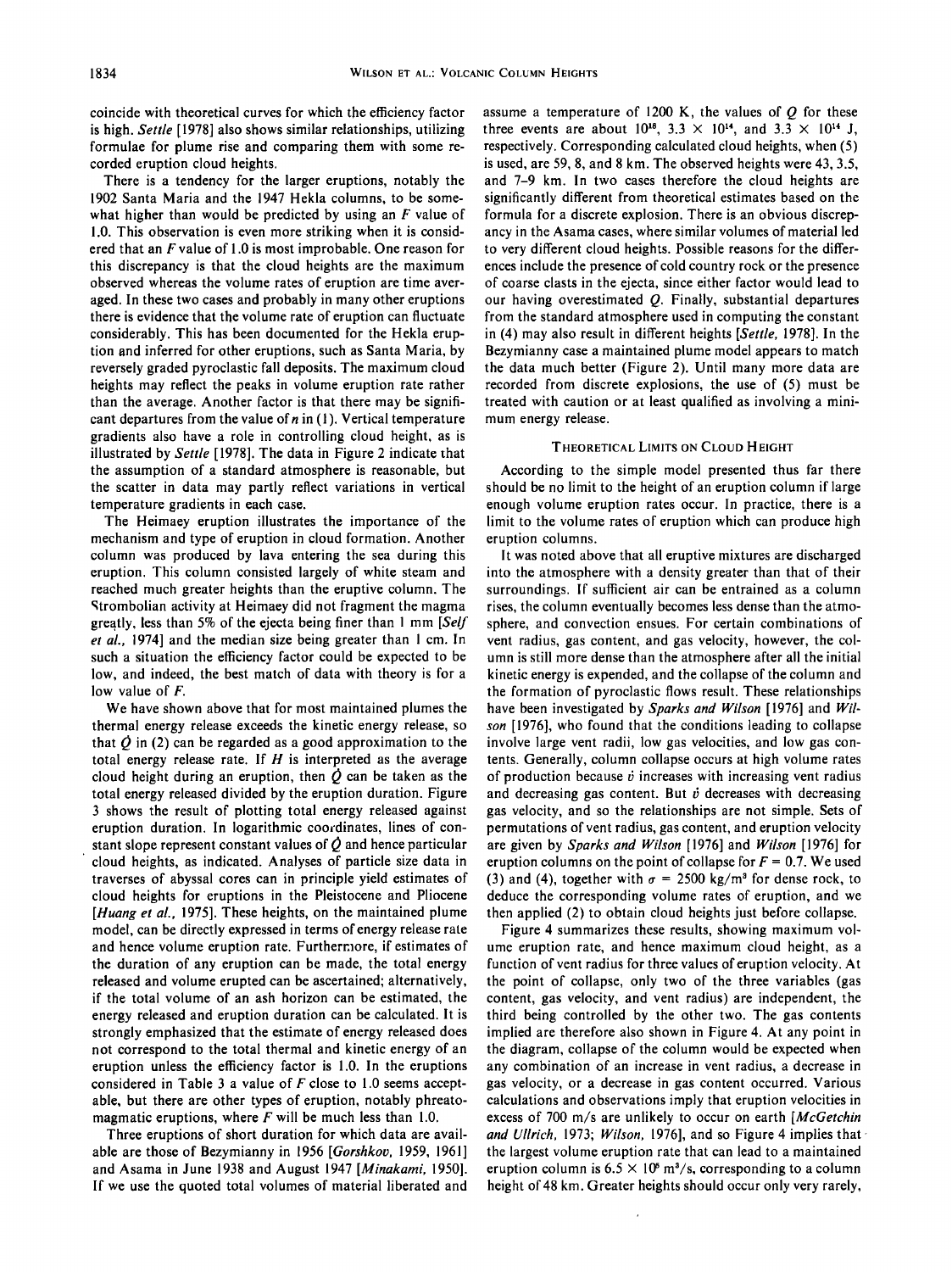

**Fig. 4. Combinations of vent radius, gas velocity, and gas content which are predicted to be at the critical boundary between column collapse and column convection according to the model of Sparks and Wilson [1976]. Three curves are shown for gas velocities of 200, 400, and 600 m/s. The maximum cloud height and implied volume eruption rate are shown as a function of vent radius for each gas velocity. The value of the weight fraction of gas N is uniquely fixed at this boundary, and so the implied gas fractions are shown as dotted curves.** 

**for any increase in volume eruption rate would lead to column collapse. Even if the factor F in (3) is increased to 1.0 and a velocity of 700 m/s is used, the maximum cloud height in a standard atmosphere is increased to 55 km, and the maximum**  eruption rate to  $1.1 \times 10^6$  m<sup>3</sup>/s.

#### **CONCLUSIONS**

**1. A model relating eruption column height to the release rate of thermal energy (proportional to volume rate of eruption of magma) has been investigated and found to be reasonably consistent with field observations. Cloud heights ranging from 2 to 45 km from eight eruptions fit a formula for a steady maintained plume in a standard atmosphere and a model based on conservation of energy.** 

**2. For 'instantaneous' explosions there is insufficient data to confirm available relationships between explosion yield and cloud height. Instantaneous models can be applied only to eruptions in which there is a single discrete explosion lasting**  less than a few minutes because clouds initially rise at tens of **meters per second.** 

**3. There are some types of eruption in which the magma heat utilization in driving the column is not efficient. These include Strombolian eruptions where the fragmentation is poor and little heat is given to the column because of large fragment size, some vulcanian explosions in which the magma may have cooled to a low temperature or a large proportion of cold country rock is ejected, and phreatomagmatic eruptions in which much of the thermal energy is used in vaporizing external waters and recovery of this energy can occur only if condensation occurs.** 

**4. For magmatic eruptions, a theoretical limit to cloud height of 55 km on the earth in a standard atmosphere is predicted because at high volume rates of eruption, column collapse occurs to form pyroclastic flows rather than high convective columns. The maximum theoretical volume rate of production that can lead to the formation of a stable eruption**  column is  $1.1 \times 10^6$  m<sup>3</sup>/s.

**at the University of Rhode Island. This program has generated this and many other contributions, and Norman Watkins created and inspired many new approaches and concepts through this program. His colleagues and a great many earth scientists will miss this dynamic and versatile man.** 

**Research for this study was supported by the Division of Earth Sciences, National Science Foundation, grant EAR76-22319, and the Program of Submarine Geology and Geophysics, National Science Foundation, grant OCE-74-22347-A03. Research was also supported by NATO research grant 1222. M. Settle and S. Self are gratefully acknowledged for helpful discussions concerning parts of this study.** 

#### **REFERENCES**

- **Anderson, T., and J. S. F!ett, Report on the eruptions of the Soufriere in St. Vincent in 1902, and on a visit to Montagne Pelee in Martinique, 1, Phil. Trans. Roy. Soc. London, 200, 353-553, 1903.**
- **Blackburn, E. A., L. Wilson, and R. S. J. Sparks, Mechanisms and dynamics of Strombolian activity, J. Geol. Soc. London, 132, 429- 440, 1976.**
- **Bonis, S., and O. Salazar, The 1971 and 1973 eruptions of volcan Fuego, Guatemala, and some socio-economic considerations for the volcanologist, Bull. Volcanol., 37(3), 394-400, 1973.**
- **Briggs, G. A., Plume rise, Critical Review Series, Rep. TID.25075, pp. 1-81, At. Energy Comm., Washington, D.C., 1969.**
- **Carey, S., and H. Sigurdsson, The eruptions of Soufriere and Mt. Pelee in 1902 and a mixed surface tephra layer in the Tobago trough (abstract), Eos Trans. AGU, 58, 528, 1977.**
- **Fudali, R. F., and W. G. Meison, Ejecta velocities, magma chamber pressure and kinetic energy associated with the 1968 eruption of Arehal volcano, Bull. Volcano!., 35, 383-401, 1972.**
- **Gorshkov, G. S., Gigantic eruption of the volcano Bezymianny, Bull. Volcano!., 20, 77-109, 1959.**
- **Gorshkov, G. S., The Kamchatka Valley of Ten Thousand Smokes, Proc. Pac. Sci. Congr. 9th, no. 12, 237-239, 1961.**
- **Hobbs, P. V., L. F. Radke, and J. L. Stith, Eruptions of the St. Augustine volcano: Airborne measurements and observations, Science, 195, 871-873, 1977.**
- **Huang, T. C., N. D. Watkins, and D. M. Shaw, Atmospherically transported volcanic glass in deep-sea sediments: Volcanism in sub-Antarctic latitudes of the South Pacific during late Pliocene and Pleistocene time, Geol. Soc. Amer. Bull., 86, 1305-1315, 1975.**
- **Knox, J. B., and N.M. Short, A diagnostic model using ash fall data to determine eruption characteristics and atmospheric conditions during a major volcanic event, Bull. Volcano!., 27, 5-24, 1964.**
- **McBirney, A. R., Factors governing the intensity of explosive andesitic eruptions, Bull. Volcano!., 37, 443-453, 1973.**
- **McGetchin, T. R., and W. G. Ullrich, Xenoliths in maars and diatremes with inferences for the moon, Mars, and Venus, J. Geophys. Res., 78, 1833-1853, 1973.**
- **Minakami, T., On explosive activities of andesitic volcanoes and their fore-running phenomena, Bull. Volcano!., lO, 59-87, 1950.**
- **Moore, J. G., Base surge in recent volcanic eruptions, Bull. Volcano!., 30, 337-363, 1967.**
- **Morton, B. R., G. Taylor, and J. S. Turner, Turbulent gravitational convection from maintained and instantaneous sources, Proc. Roy. Soc., Ser. A, 234, 1-23, 1956.**
- **Nairn, l., and S. Self, Explosive eruptions and pyroclastic avalanches from Ngauruhoe in February 1975, J. Volcanol. Geotherm. Res., in press, 1978.**
- **Rose, W. l., Jr., Notes on the 1902 eruption of Santa Maria volcano,**  Guatemala, *Bull. Volcanol., 36(1)*, 29-45, 1972.
- **Rose, W. l., Jr., S. Bonis, R. E. Stoiber, M. Keller, and T. Bickford, Studies of volcanic ash from two recent Central American eruptions, Bull. Volcano!., 37(3), 338-364, 1973.**
- **Sapper, K., Die vulkanischen Ereignisse in Mittelamerika in Jahre 1902, Neues Jahrb. Mineral. Geol. Palaeonto!., 39-90, 1904.**
- **Self, S., R. S. J. Sparks, B. Booth, and G. P. L. Walker, The 1973 Heimaey Strombolian scoria deposit, Iceland, Geol. Mag., III, 539- 548, 1974.**
- **Settle, M., Volcanic eruption clouds and the thermal power output of explosive eruptions, J. Volcanol. Geotherm. Res., in press, 1978.**
- **Shaw, D., N. D. Watkins, and T. C. Huang, Atmospherically transported volcanic glass in deep-sea sediments: Theoretical considerations, J. Geophys. Res., 79(21), 3087-3094, 1974.**
- **Sparks, R. S. J., and L. Wilson, A model for the formation of ignimbrite by gravitational column collapse, J. Geol. Soc. London, 132, 441-451, 1976.**

**Acknowledgments. Norman Watkins lost his life in November 1977 as a result of a tragic illness. He was the creator and driving force of the recent research program on volcanic ash in deep-sea sediments**